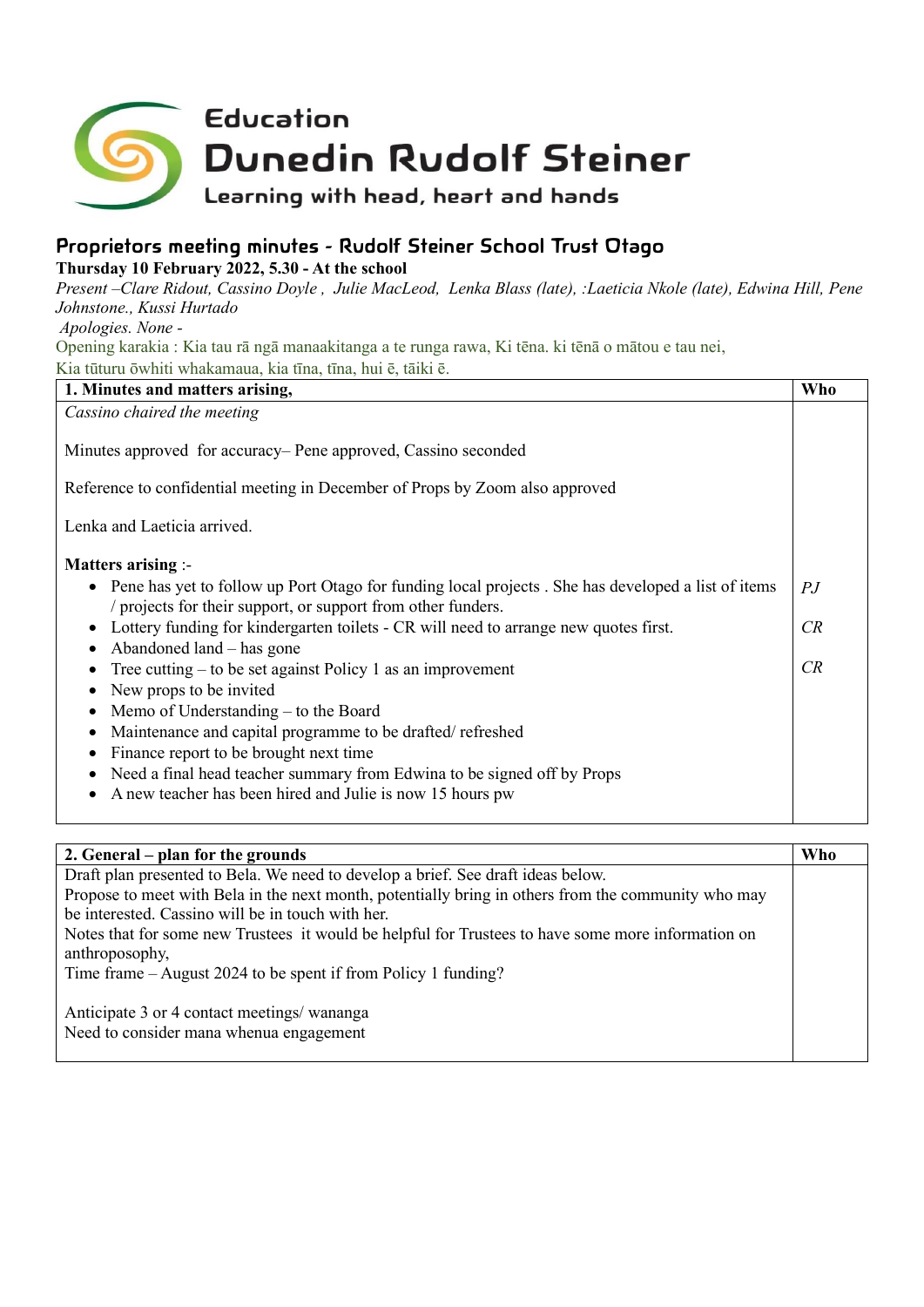## **Draft Brief**

To make the land and buildings reflect who we are and who we are esp in relation to our special character and our bicultural context, and so that we signal this to our community and visitors. And that they embrace who we are. How do we make these concepts speak? Making effective use of the space that we have. Common intentions. Develop a functionality, and a roadmap for a cohesion in our actions, and scheme that has a unity of purpose.

A spiral that reflects Steiner philosophy, reflecting water, te Ao Maori? Waka

Harakeke – protecting the rito as an expression oif the sanctioty of childhood

**Aspiraton** – reflecting who we are – Steiner/ whakapapa – combine the streams oif Steiner and Te Apo Maori

## **Values and Principles**

- Steiner pedagogy which is age-appropriate, arts-based and referenced to the principles of truth, beauty and goodness
- Sanctity of childhood free of undue rush and pressure, fostering a sense of wonder
- Whakapapa interconnectedness with the natural world and each other
- Hauora spiritual, emotional, physical and mental well-being
- Whanaungatanga recognition of the humanity in each individual, the need for community and for manaakitanga of the community
- Kaitiakitanga responsibility and guardianship of our environment and culture on behalf of future generations and childhood

*Edwina left the meeting 6.20pm*

| 3. Annual plan                                                                                          | Who       |
|---------------------------------------------------------------------------------------------------------|-----------|
| Bullet points from joint hui presented. From these bullet points we draft up an annual plan. Clare will | <b>CR</b> |
| circulate the email, could people please bring their thoughts to it.                                    |           |
| Look at kindy hours from survey. Julie and Clare will draft a plan and bring to next meeting with       | CR/JM     |
|                                                                                                         |           |
| CR will set up on google sheet and share with all.                                                      |           |

| 4. Buildings                                                                                      | Who |
|---------------------------------------------------------------------------------------------------|-----|
| Will not fast track the lower space. The completion date is mid March. It is looking good inside. |     |

| 5. Maintenance                                                           | Who          |
|--------------------------------------------------------------------------|--------------|
| Schedule maintenance for a future meeting                                | All          |
| Property and health and safety portfolio – Kussi agreed to take this on. | KH           |
| Kussi and Julie will do a kindergarten tour at 3pm on $11th$ – tomorrow  | <b>KH/JM</b> |
| Health and Safety – checklist – $CR$ to provide                          | CR           |

| 6. Kindy report                                                                              | Who |
|----------------------------------------------------------------------------------------------|-----|
|                                                                                              |     |
| ERO report came through. Unlikely that they will return until 3 years time. New staff member |     |
| Joella.                                                                                      |     |
| JM working Thursdays and Fridays.                                                            |     |
| A number of staffing issues.                                                                 |     |
| 36 children currently, looking to enrol 2 more shortly                                       |     |
|                                                                                              |     |